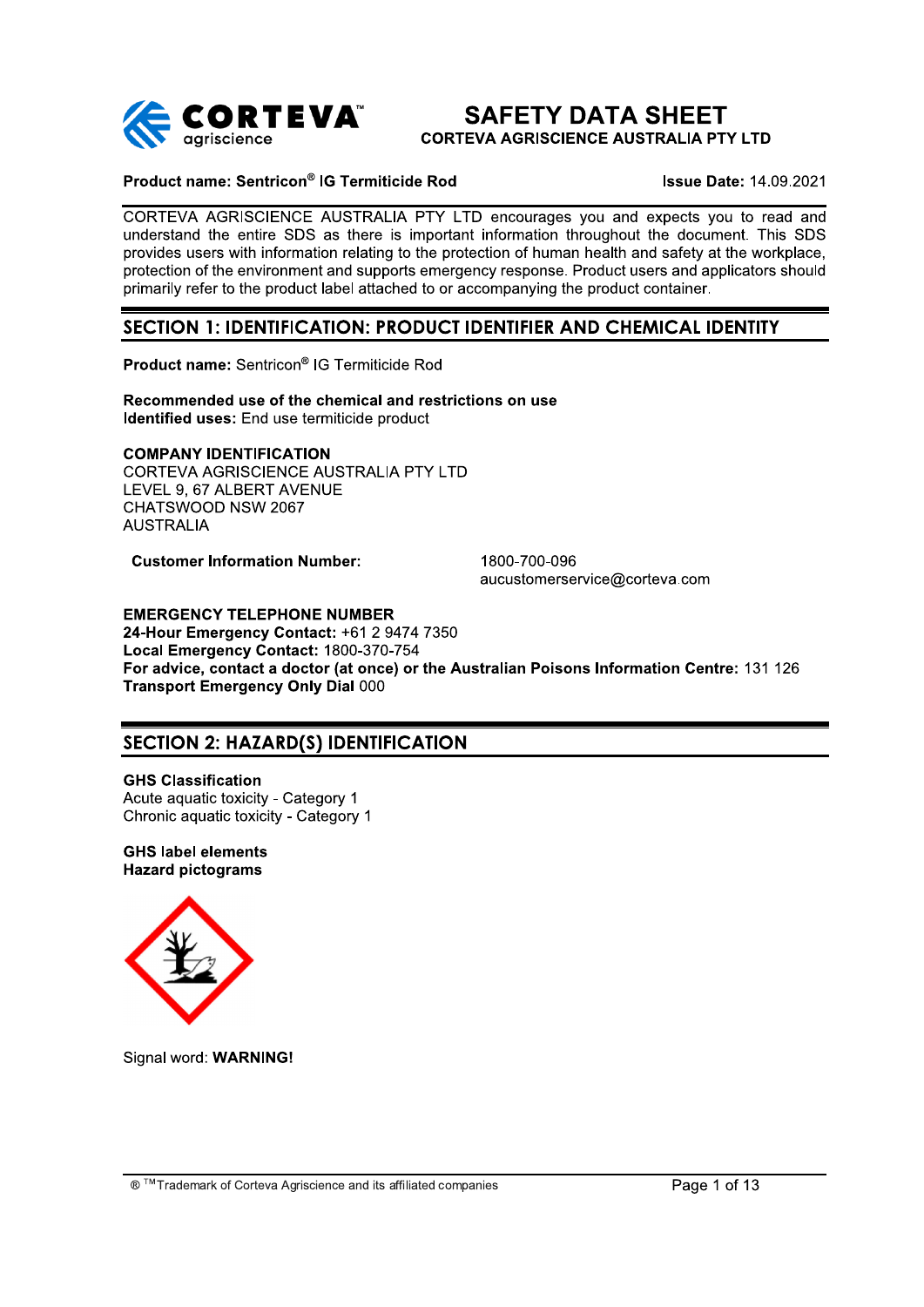#### **Hazard statements**

Very toxic to aquatic life with long lasting effects.

## **Precautionary statements Prevention**

Avoid release to the environment.

## **Response**

Collect spillage.

## **Disposal**

Dispose of contents/ container to an approved waste disposal plant.

### **Other hazards**

No data available

## **SECTION 3: COMPOSITION AND INFORMATION ON INGREDIENTS. IN ACCORDANCE WITH SCHEDULE 8**

| <b>Component</b>                | <b>CASRN</b> | <b>Concentration</b> |
|---------------------------------|--------------|----------------------|
| Hexaflumuron                    | 86479-06-3   | 0.5%                 |
| Cellulose                       | 9004-34-6    | $> 60.0 - 570.0 %$   |
| Octadecanoic acid, calcium salt | 1592-23-0    | $< 5.0 \%$           |
| Balance                         | N/A          | $\leq$ 29.9 %        |

# **SECTION 4: FIRST AID MEASURES**

#### **Description of first aid measures**

General advice: If potential for exposure exists refer to Section 8 for specific personal protective equipment.

Inhalation: Move person to fresh air. If person is not breathing, call an emergency responder or ambulance, then give artificial respiration; if by mouth to mouth use rescuer protection (pocket mask etc). Call a poison control center or doctor for treatment advice.

Skin contact: Take off contaminated clothing. Rinse skin immediately with plenty of water for 15-20 minutes. Call a poison control center or doctor for treatment advice.

Eve contact: Flush eves with plenty of water: remove contact lenses after the first 1-2 minutes then continue flushing for several minutes. Only mechanical effects expected. If effects occur, consult a physician, preferably an ophthalmologist. Get medical attention immediately.

Ingestion: No emergency medical treatment necessary.

Most important symptoms and effects, both acute and delaved: Aside from the information found under Description of first aid measures (above) and Indication of immediate medical attention and special treatment needed (below), any additional important symptoms and effects are described in Section 11: Toxicology Information.

## Indication of any immediate medical attention and special treatment needed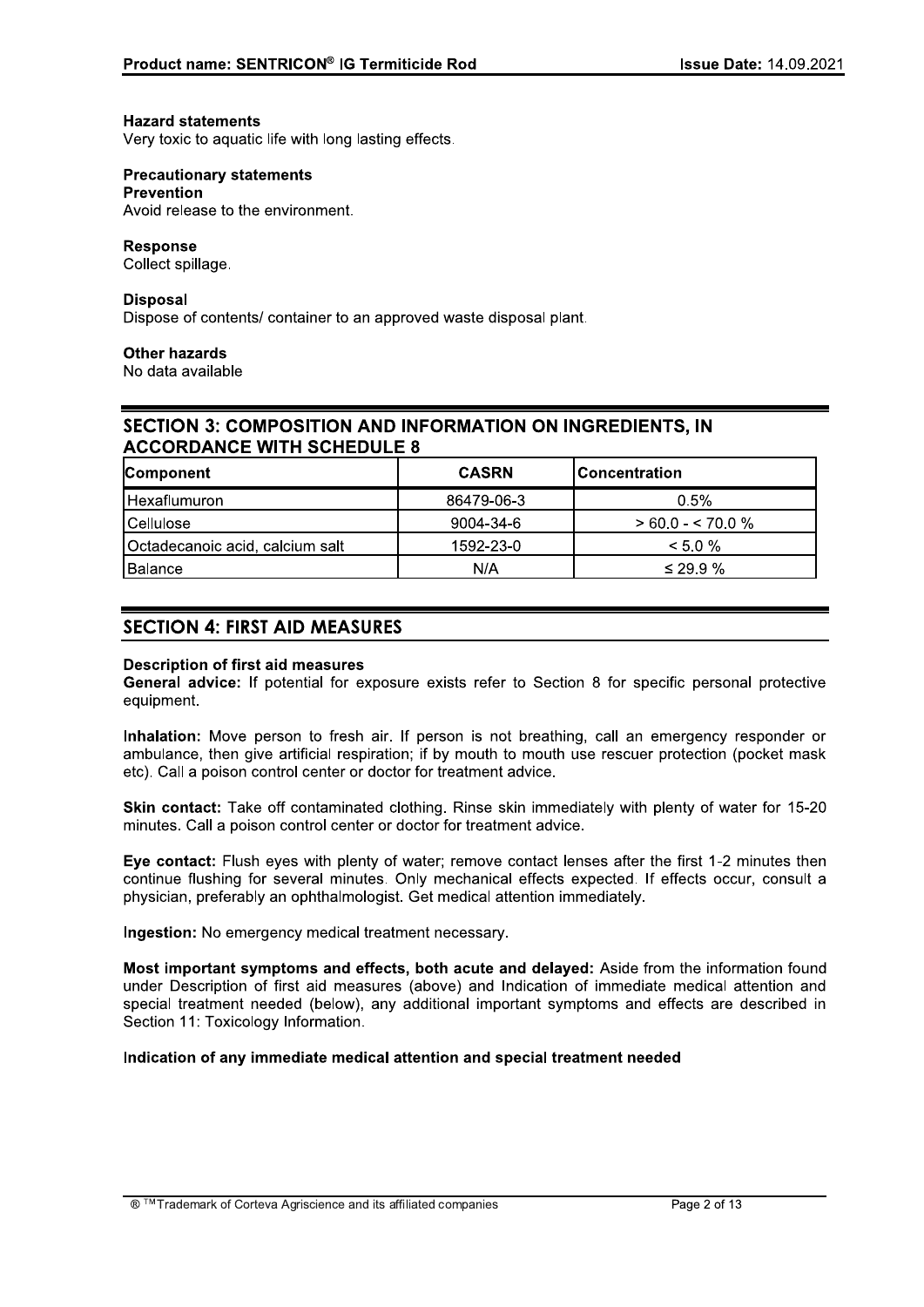Notes to physician: No specific antidote. Treatment of exposure should be directed at the control of symptoms and the clinical condition of the patient. Have the Safety Data Sheet, and if available, the product container or label with you when calling a poison control center or doctor, or going for treatment.

# **SECTION 5: FIREFIGHTING MEASURES**

### Hazchem code: 2Z

Suitable extinguishing media: This material does not burn. If exposed to fire from another source, use suitable extinguishing agent for that fire.

Unsuitable extinguishing media: No data available

### Special hazards arising from the substance or mixture

Hazardous combustion products: During a fire, smoke may contain the original material in addition to combustion products of varying composition which may be toxic and/or irritating. Combustion products may include and are not limited to: Nitrogen oxides. Hydrogen fluoride. Hydrogen chloride. Carbon monoxide. Carbon dioxide.

**Unusual Fire and Explosion Hazards: None known.** 

### **Advice for firefighters**

Fire Fighting Procedures: Keep people away. Isolate fire and deny unnecessary entry. Consider feasibility of a controlled burn to minimize environment damage. Foam fire extinguishing system is preferred because uncontrolled water can spread possible contamination. This material does not burn. Fight fire for other material that is burning.

Special protective equipment for firefighters: Wear positive-pressure self-contained breathing apparatus (SCBA) and protective fire fighting clothing (includes fire fighting helmet, coat, trousers, boots, and gloves). Avoid contact with this material during fire fighting operations. If contact is likely, change to full chemical resistant fire fighting clothing with self-contained breathing apparatus. If this is not available, wear full chemical resistant clothing with self-contained breathing apparatus and fight fire from a remote location. For protective equipment in post-fire or non-fire clean-up situations, refer to the relevant sections.

# **SECTION 6: ACCIDENTAL RELEASE MEASURES**

Personal precautions, protective equipment and emergency procedures: Spilled material may cause a slipping hazard. Use appropriate safety equipment. For additional information, refer to Section 8: Exposure Controls and Personal Protection.

Environmental precautions: Prevent from entering into soil, ditches, sewers, waterways and/or groundwater. See Section 12: Ecological Information. Spills or discharge to natural waterways is likely to kill aquatic organisms.

Methods and materials for containment and cleaning up: Contain spilled material if possible. Small spills: Sweep up. Collect in suitable and properly labeled containers. Large spills: Contact Corteva Agriscience for clean-up assistance. See Section 13: Disposal Considerations, for additional information.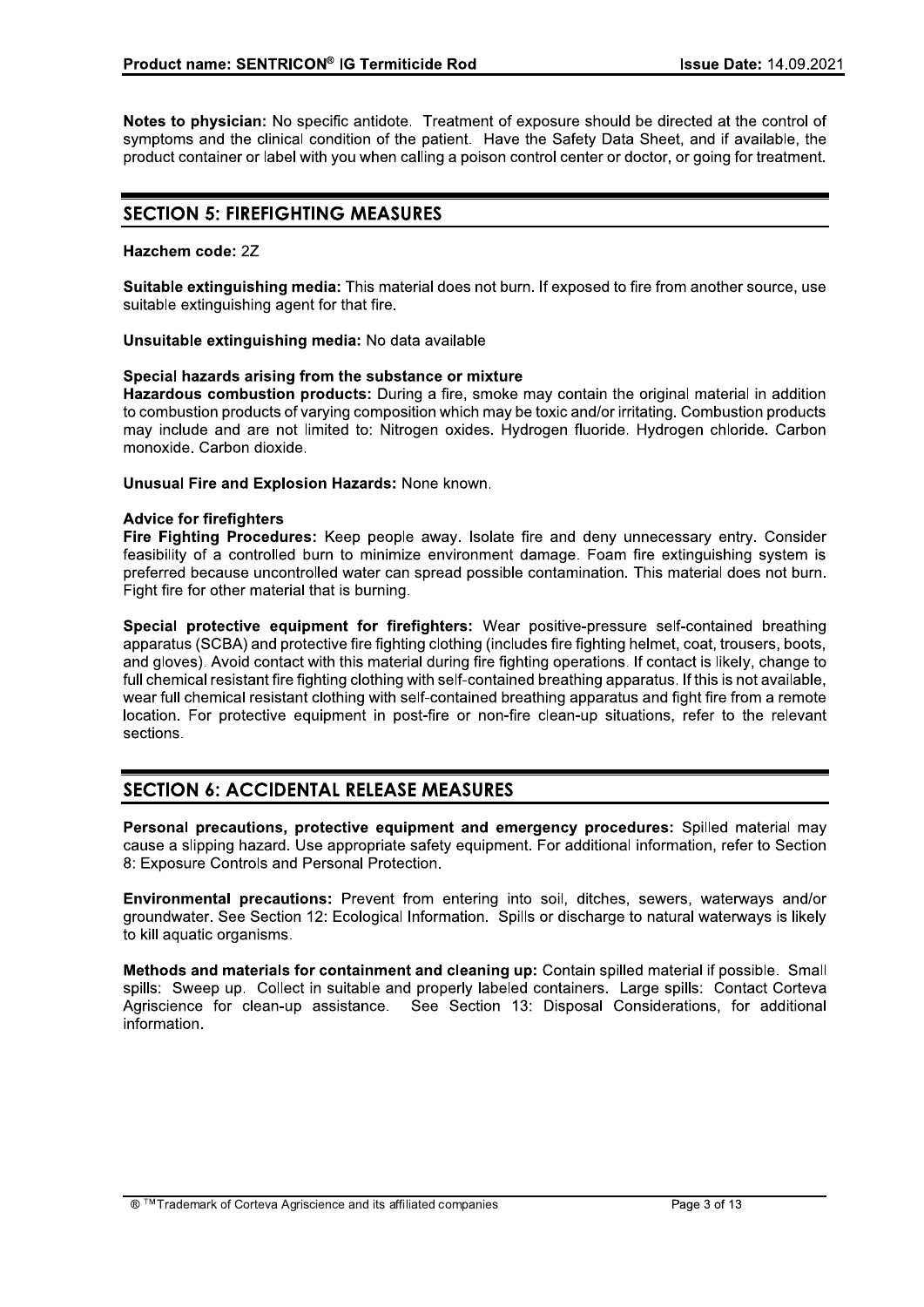# 7. HANDLING AND STORAGE, INCLUDING HOW THE CHEMICAL MAY BE SAFELY **USED**

Precautions for safe handling: Keep out of reach of children. Do not swallow. Avoid contact with eyes, skin, and clothing. Avoid breathing dust or mist. Wash thoroughly after handling. Use with adequate ventilation. See Section 8: EXPOSURE CONTROLS AND PERSONAL PROTECTION.

Conditions for safe storage: Store in a dry place. Store in original container. Do not store near food, foodstuffs, drugs or potable water supplies.

# **SECTION 8: EXPOSURE CONTROLS AND PERSONAL PROTECTION**

### **Control parameters**

Exposure limits are listed below, if they exist.

| Component                       | <b>Regulation</b> | <b>Type of listing</b> | <b>Value/Notation</b> |
|---------------------------------|-------------------|------------------------|-----------------------|
| Hexaflumuron                    | Dow IHG           | TWA                    | $0.05 \text{ mg/m}$ 3 |
| Cellulose                       | <b>ACGIH</b>      | TWA                    | $10 \text{ mg/m}$     |
|                                 | AU OEL            | TWA                    | $10 \text{ mg/m}$     |
| Octadecanoic acid, calcium salt | <b>ACGIH</b>      | TWA                    | $10$ mg/m $3$         |
|                                 | AU OEL            | TWA                    | $10 \text{ mg/m}$     |

RECOMMENDATIONS IN THIS SECTION ARE FOR MANUFACTURING. COMMERCIAL BLENDING AND PACKAGING WORKERS. APPLICATORS AND HANDLERS SHOULD SEE THE PRODUCT LABEL FOR PROPER PERSONAL PROTECTIVE EQUIPMENT AND CLOTHING.

### **Exposure controls**

**Engineering controls:** Use local exhaust ventilation, or other engineering controls to maintain airborne levels below exposure limit requirements or quidelines. If there are no applicable exposure limit requirements or quidelines, general ventilation should be sufficient for most operations. Local exhaust ventilation may be necessary for some operations.

### **Individual protection measures**

Eye/face protection: Use safety glasses (with side shields). If there is a potential for exposure to particles which could cause eye discomfort, wear chemical goggles.

#### **Skin protection**

Hand protection: Use gloves chemically resistant to this material when prolonged or frequently repeated contact could occur. Use chemical resistant gloves classified under standard AS/NZS 2161.10: Protective gloves against chemicals and micro-organisms. Examples of preferred glove barrier materials include: Polyvinyl chloride ("PVC" or "vinyl"). Neoprene. Nitrile/butadiene rubber ("nitrile" or "NBR"). When prolonged or frequently repeated contact may occur, a glove is recommended to prevent contact with the solid material.

NOTICE: The selection of a specific glove for a particular application and duration of use in a workplace should also take into account all relevant workplace factors such as, but not limited to: Other chemicals which may be handled, physical requirements (cut/puncture protection, dexterity, thermal protection), potential body reactions to glove materials, as well as the instructions/specifications provided by the glove supplier.

## Other protection: Wear clean, body-covering clothing.

Respiratory protection: Respiratory protection should be worn when there is a potential to exceed the exposure limit requirements or quidelines. If there are no applicable exposure limit requirements or quidelines, wear respiratory protection when adverse effects, such as respiratory irritation or discomfort have been experienced, or where indicated by your risk assessment process. For most conditions, no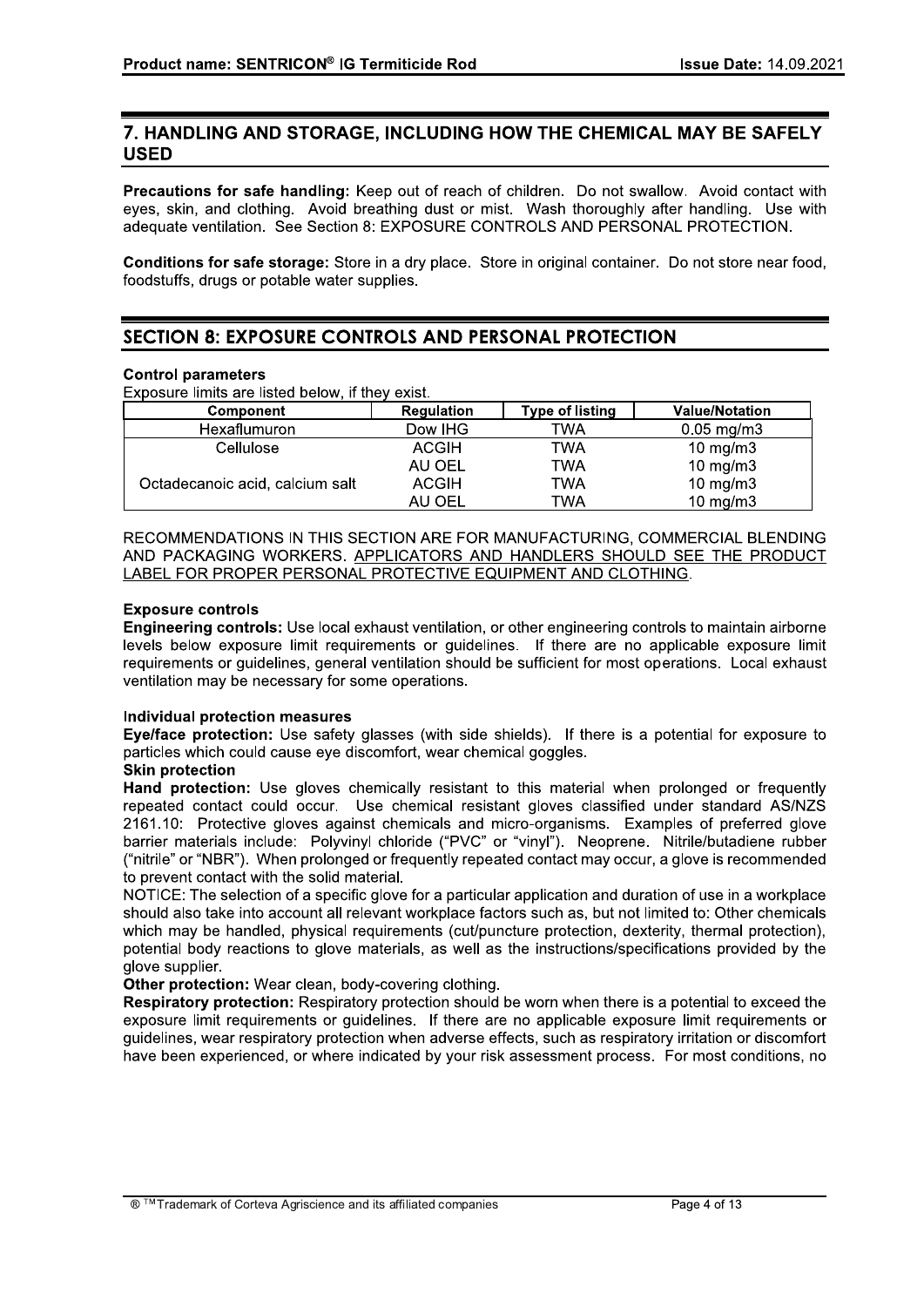respiratory protection should be needed; however, in dusty atmospheres, use an approved particulate respirator.

The following should be effective types of air-purifying respirators: Organic vapour cartridge with a particulate pre-filter.

Other Information: Selection and use of personal protective equipment should be in accordance with the recommendations in one or more of the relevant Australian/New Zealand Standards, including:

AS/NZS 1336: Recommended practices for occupational eye protection.

AS/NZS 1337: Personal eye protection - Eye and face protectors for occupational applications.

AS/NZS 1715: Selection, use and maintenance of respiratory protective equipment.

AS/NZS 2161: Occupational protective gloves.

AS/NZS 2210: Occupational protective footwear. AS/NZS 4501: Occupational protective clothing Set

# **SECTION 9: PHYSICAL AND CHEMICAL PROPERTIES**

#### Appearance

| <b>Physical state</b>                             | Solid.                                                      |
|---------------------------------------------------|-------------------------------------------------------------|
| <b>Colour</b>                                     | White                                                       |
| Odour                                             | Mild                                                        |
| <b>Odour Threshold</b>                            | No data available                                           |
| pH                                                | 6.27 pH Electrode                                           |
| <b>Melting point/range</b>                        | No test data available                                      |
| <b>Freezing point</b>                             | Not applicable                                              |
| Boiling point (760 mmHg)                          | Not applicable                                              |
| Flash point - closed cup                          | Not applicable                                              |
| <b>Evaporation Rate (Butyl Acetate</b><br>$= 1$   | No data available                                           |
| <b>Flammability (solid, gas)</b>                  | No data available                                           |
| <b>Lower explosion limit</b>                      | Not applicable                                              |
| <b>Upper explosion limit</b>                      | Not applicable                                              |
| <b>Vapour Pressure</b>                            | No test data available                                      |
| <b>Relative Vapour Density (air = 1)</b>          | No test data available                                      |
| <b>Relative Density (water = 1)</b>               | No test data available                                      |
| <b>Water solubility</b>                           | No test data available                                      |
| <b>Partition coefficient: n-</b><br>octanol/water | No data available                                           |
| <b>Auto-ignition temperature</b>                  | Not applicable                                              |
| <b>Decomposition temperature</b>                  | No test data available                                      |
| <b>Kinematic Viscosity</b>                        | Not applicable to solids                                    |
| <b>Explosive properties</b>                       | No data available                                           |
| <b>Oxidizing properties</b>                       | No significant increase (>5C) in temperature.               |
| <b>Bulk Density</b>                               | 0.67 g/cm3 Loose Volumetric<br>0.73 g/cm3 Tapped Volumetric |
| <b>Molecular weight</b>                           | No test data available                                      |

NOTE: The physical data presented above are typical values and should not be construed as a specification.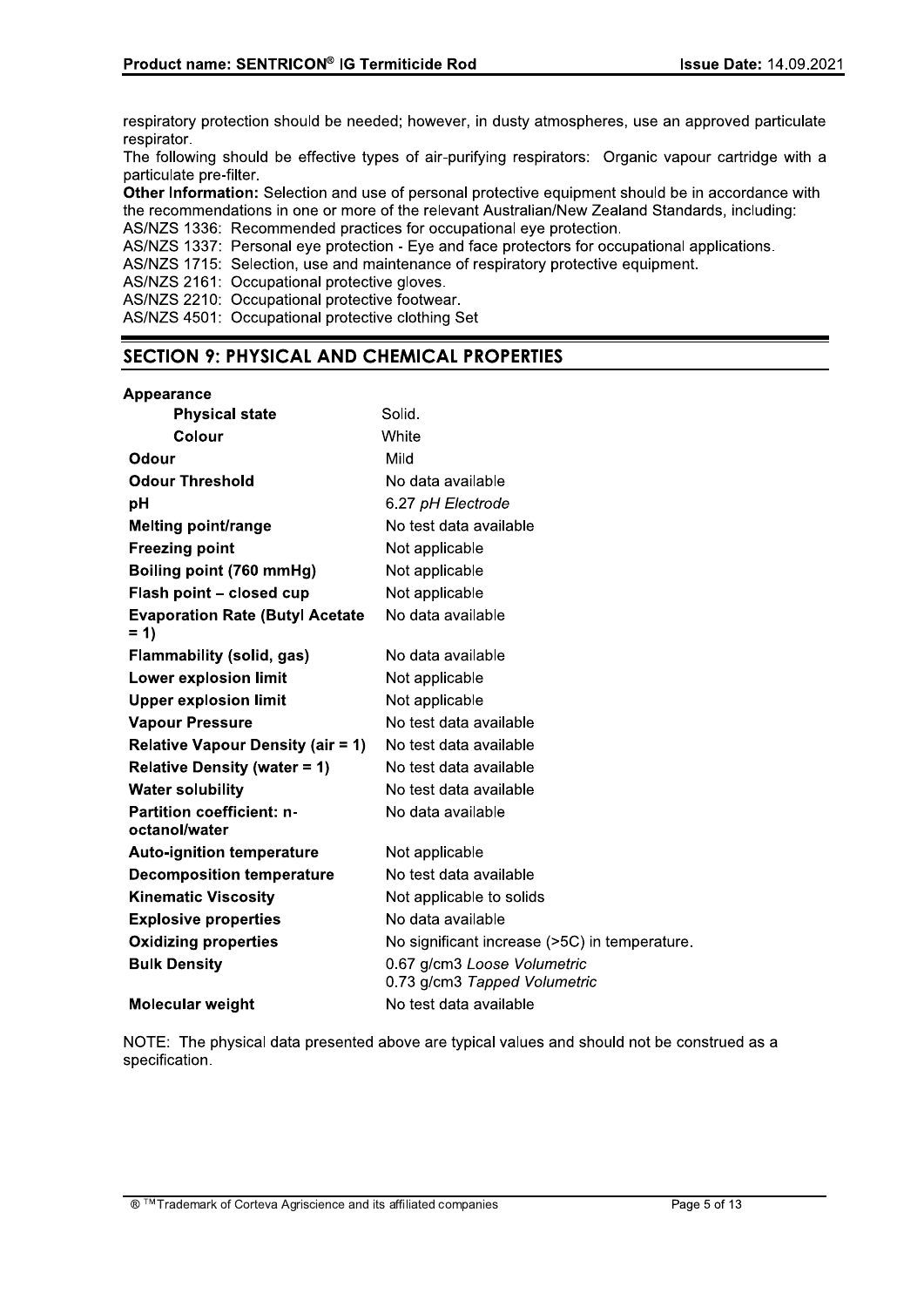# **SECTION 10: STABILITY AND REACTIVITY**

Reactivity: No dangerous reaction known under conditions of normal use.

Chemical stability: Thermally stable at recommended temperatures and pressures.

Possibility of hazardous reactions: Polymerization will not occur.

Conditions to avoid: Exposure to elevated temperatures can cause product to decompose.

Incompatible materials: Avoid contact with oxidizing materials. Avoid contact with: Strong bases.

Hazardous decomposition products: Decomposition products depend upon temperature, air supply and the presence of other materials. Hazardous decomposition products formed under fire conditions. Carbon dioxide. Carbon monoxide. Hydrogen chloride. Hydrogen fluoride.

# **SECTION 11: TOXICOLOGICAL INFORMATION**

#### **Acute toxicity**

#### **Acute oral toxicity**

Very low toxicity if swallowed. Harmful effects not anticipated from swallowing small amounts.

As product: Single dose oral LD50 has not been determined. Based on information for component(s): LD50, Rat > 5,000 mg/kg. Estimated.

### **Acute dermal toxicity**

Prolonged skin contact is unlikely to result in absorption of harmful amounts.

As product: The dermal LD50 has not been determined. Based on information for component(s): LD50, Rat > 2.000 mg/kg. Estimated

#### **Acute inhalation toxicity**

No adverse effects are anticipated from single exposure to dust. Based on the available data. narcotic effects were not observed. Based on the available data, respiratory irritation was not observed.

As product: The LC50 has not been determined.

#### **Skin corrosion/irritation**

Brief contact is essentially non-irritating to skin.

#### Serious eve damage/eve irritation

Solid or dust may cause irritation or corneal injury due to mechanical action.

#### **Sensitization**

Based on information for component(s): Did not cause allergic skin reactions when tested on guinea pigs.

For respiratory sensitization: No relevant data found.

## Specific Target Organ Systemic Toxicity (Single Exposure)

Available data are inadequate to determine single exposure specific target organ toxicity.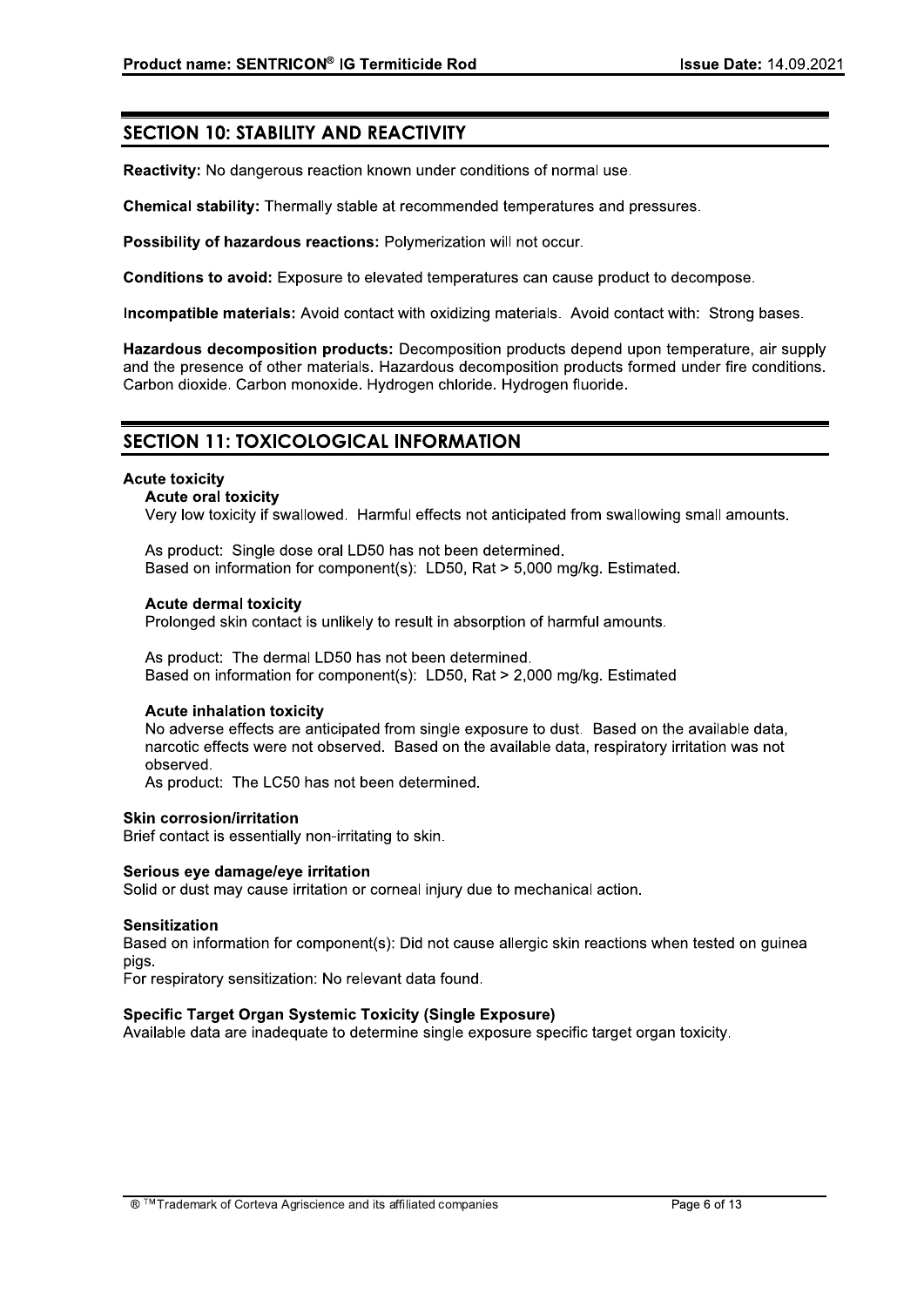## **Specific Target Organ Systemic Toxicity (Repeated Exposure)**

For the active ingredient: Hexaflumuron. In animals, effects have been reported on the following organs: Blood. Liver. Spleen.

May cause methemoglobinaemia, thereby impairing the blood's ability to transport oxygen.

### Carcinogenicity

Component(s) did not cause cancer in laboratory animals.

### **Teratogenicity**

Component(s) did not cause birth defects or any other foetal effects in laboratory animals.

#### **Reproductive toxicity**

For the active ingredient: In animal studies, did not interfere with reproduction.

For the major component(s): In animal studies, cellulose has been shown to interfere with fertility and reproduction as a result of nutritional deficiencies associated with extremely high dietary concentrations of cellulose.

#### **Mutagenicity**

For the active ingredient: Hexaflumuron. In vitro genetic toxicity studies were negative in some cases and positive in other cases. Animal genetic toxicity studies were negative.

### **Aspiration Hazard**

Based on physical properties, not likely to be an aspiration hazard.

## **COMPONENTS INFLUENCING TOXICOLOGY:**

## Hexaflumuron

#### **Acute inhalation toxicity**

No adverse effects are anticipated from single exposure to dust. Based on the available data. narcotic effects were not observed. Based on the available data, respiratory irritation was not observed.

LC50, Rat, male and female, 4 Hour, Dust > 7.0 mg/l

#### **Cellulose**

#### **Acute inhalation toxicity**

The LC50 has not been determined.

## Octadecanoic acid, calcium salt

**Acute inhalation toxicity** Dust may cause irritation to upper respiratory tract (nose and throat). The LC50 has not been determined.

#### **Balance**

**Acute inhalation toxicity** The LC50 has not been determined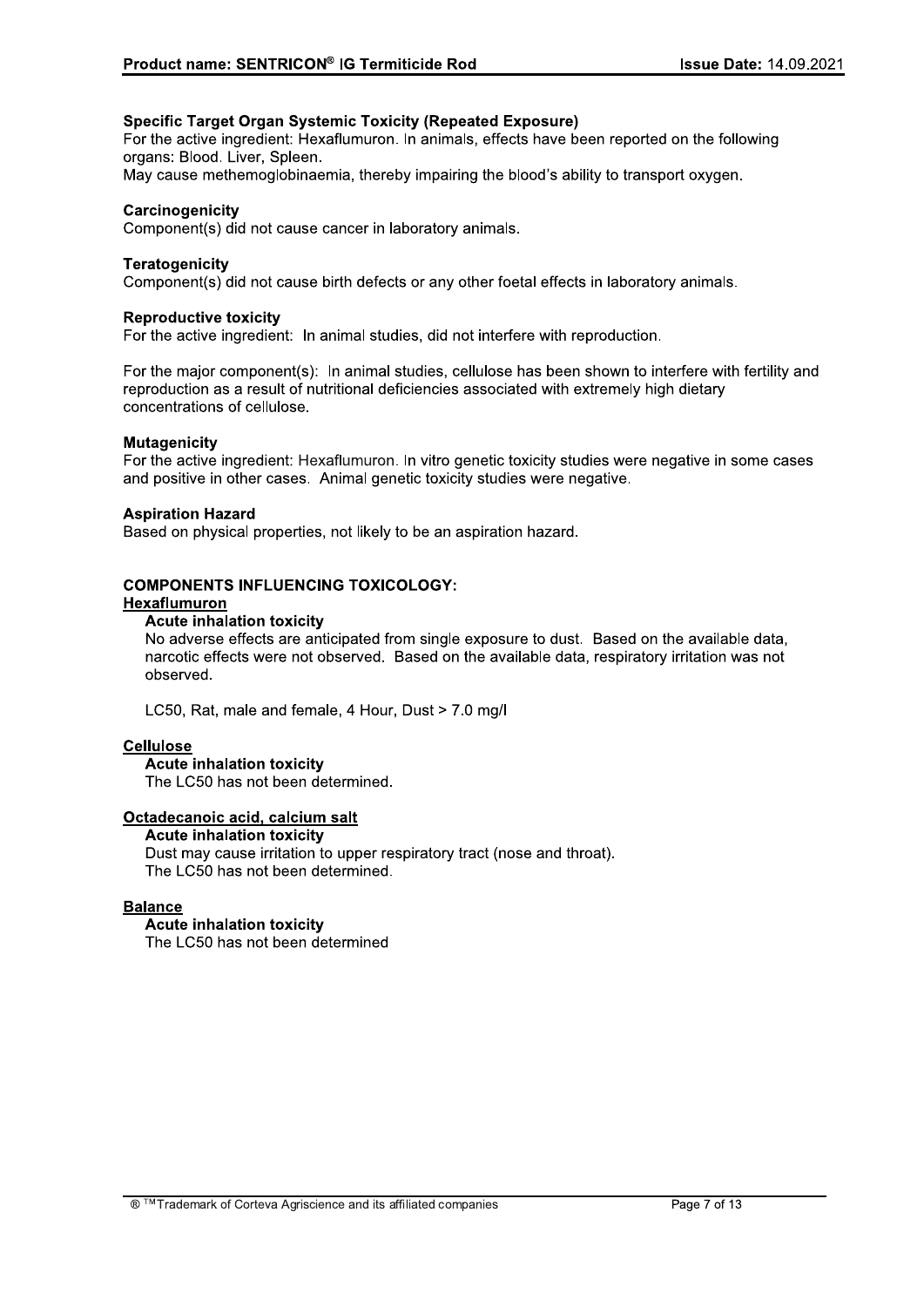# **SECTION 12: ECOLOGICAL INFORMATION**

Ecotoxicological information appears in this section when such data is available. Ecotoxicity

## Hexaflumuron

### Acute toxicity to fish

Material is very highly toxic to aquatic organisms on an acute basis (LC50/EC50 <0.1 mg/L in the most sensitive species).

LC50, Oncorhynchus mykiss (rainbow trout), static test, 96 Hour, > 0.5 mg/l

LC50, Lepomis macrochirus (Bluegill sunfish), 96 Hour, > 100 mg/l

#### Acute toxicity to aquatic invertebrates

EC50, Daphnia magna (Water flea), 48 Hour, 0.000111 mg/l

#### Acute toxicity to algae/aquatic plants

ErC50, Pseudokirchneriella subcapitata (green algae), 96 Hour, > 3.2 mg/l

#### **Toxicity to bacteria**

EC50, activated sludge, 3 Hour, > 100 mg/l, OECD 209 Test

#### Chronic toxicity to aquatic invertebrates

NOEC, Daphnia magna (Water flea), 21 d, 0.000001 mg/l

### **Toxicity to Above Ground Organisms**

Material is practically non-toxic to birds on an acute basis (LD50 > 2000 mg/kg). Oral LD50, Colinus virginianus (Bobwhite quail), > 2000 mg/kg bodyweight.

Material is slightly toxic to birds on a dietary basis (LC50 between 1001 and 5000 ppm). Dietary LC50, Colinus virginianus (Bobwhite quail), 5 d, 4786 mg/kg diet.

Contact LD50, Apis mellifera (bees), 48 Hour, > 100 micrograms/bee Oral LD50, Apis mellifera (bees), 48 Hour, > 100 micrograms/bee

#### **Toxicity to soil-dwelling organisms**

LC50. Eisenia fetida (earthworms), 14 d. 880 mg/kg

## **Cellulose**

### **Acute toxicity to fish**

Material is practically non-toxic to aquatic organisms on an acute basis (LC50/EC50/EL50/LL50 >100 mg/L in the most sensitive species tested). LC50, Fish, 96 Hour, > 100 mg/l

## Acute toxicity to algae/aquatic plants

EC50, Algae, 96 Hour, Growth rate inhibition > 100 mg/l

# **Toxicity to bacteria**

LC50, Bacteria > 100 mg/l

## Octadecanoic acid, calcium salt

Acute toxicity to fish

The LC50 value is above the water solubility. The EC50 value is above the water solubility.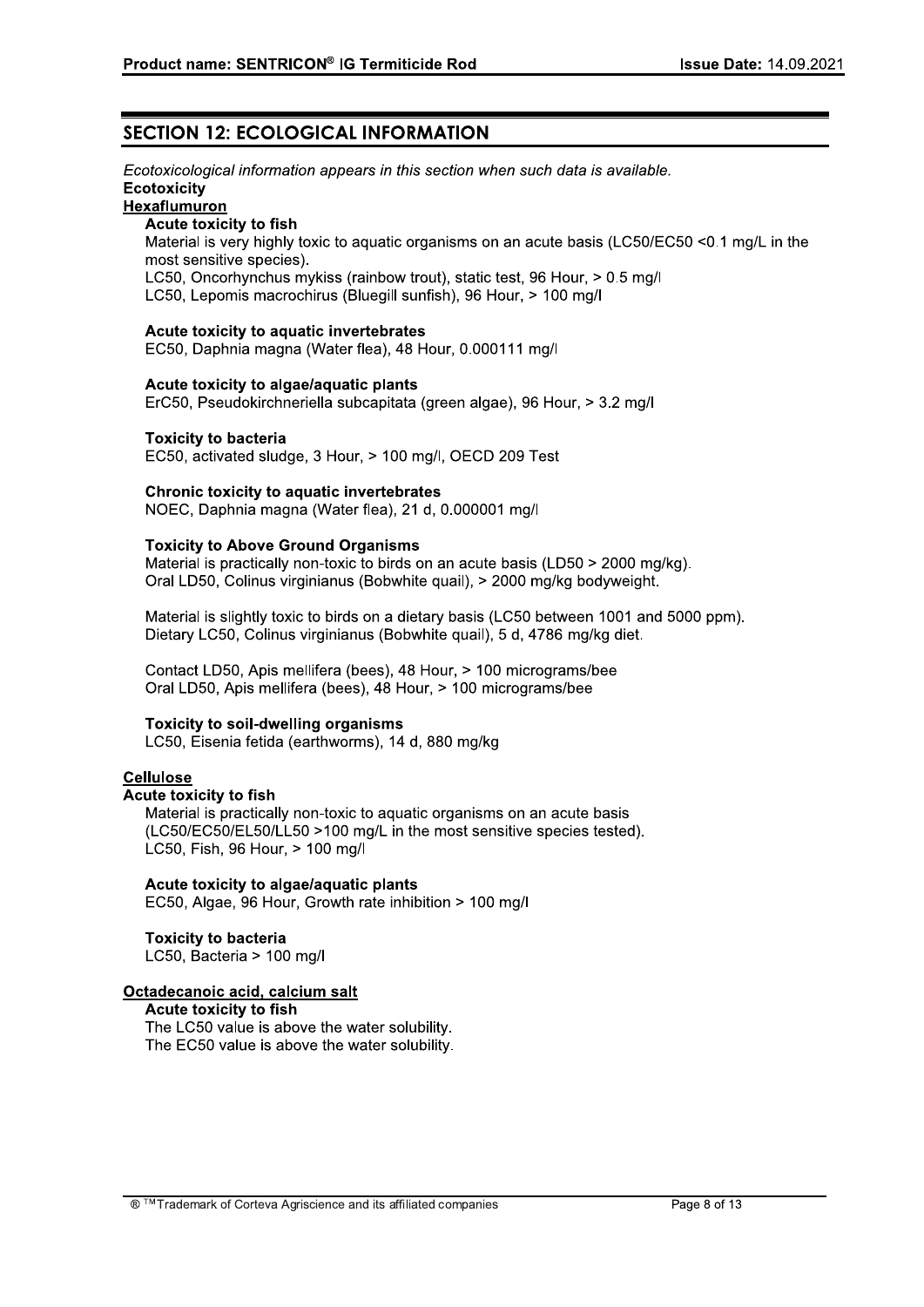LC50, Oryzias latipes (Japanese medaka), 96 Hour, estimated> 100 mg/l, OECD Test Guideline 203 or Equivalent

### Acute toxicity to aquatic invertebrates

EC50, Daphnia magna (Water flea), 48 Hour, estimated> 100 mg/l, OECD Test Guideline 202

### Acute toxicity to algae/aquatic plants

EyC50, Pseudokirchneriella subcapitata (algae), 72 Hour, Cell yield inhibition, estimated> 100 mg/l, **OECD Test Guideline 201** 

ErC50, Pseudokirchneriella subcapitata (algae), 72 Hour, Growth rate, estimated> 100 mg/l, OECD **Test Guideline 201** 

### **Balance**

Acute toxicity to fish

No relevant data found.

### **Persistence and degradability**

#### Hexaflumuron

Biodegradability: Material is readily biodegradable. Passes OECD test(s) for ready biodegradability. 10-day Window: Pass Biodegradation: 76 % Exposure time: 28 d Method: OECD Test Guideline 301D or Equivalent

Theoretical Oxygen Demand: 4.72 mg/mg Stability in Water (1/2-life): 22 days, pH 7

## **Cellulose**

Biodegradability: Biodegradation rate may increase in soil and/or water with acclimation.

Theoretical Oxygen Demand: 1.18 mg/mg

#### Octadecanoic acid, calcium salt

Biodegradability: Material is expected to be readily biodegradable. Theoretical Oxygen Demand: 2.74 mg/mg

#### **Balance**

Biodegradability: No relevant data found.

#### **Bioaccumulative potential**

Hexaflumuron

Bioaccumulation: Bioconcentration potential is high (BCF > 3,000 or Log Pow between 5 and 7). Partition coefficient: n-octanol/water (log Pow): 5.68. Estimated. Bioconcentration factor (BCF): 3,800 - 5,600 Fish. 28 d. Measured

## **Cellulose**

Bioaccumulation: No bioconcentration is expected because of the relatively high molecular weight (MW greater than 1000).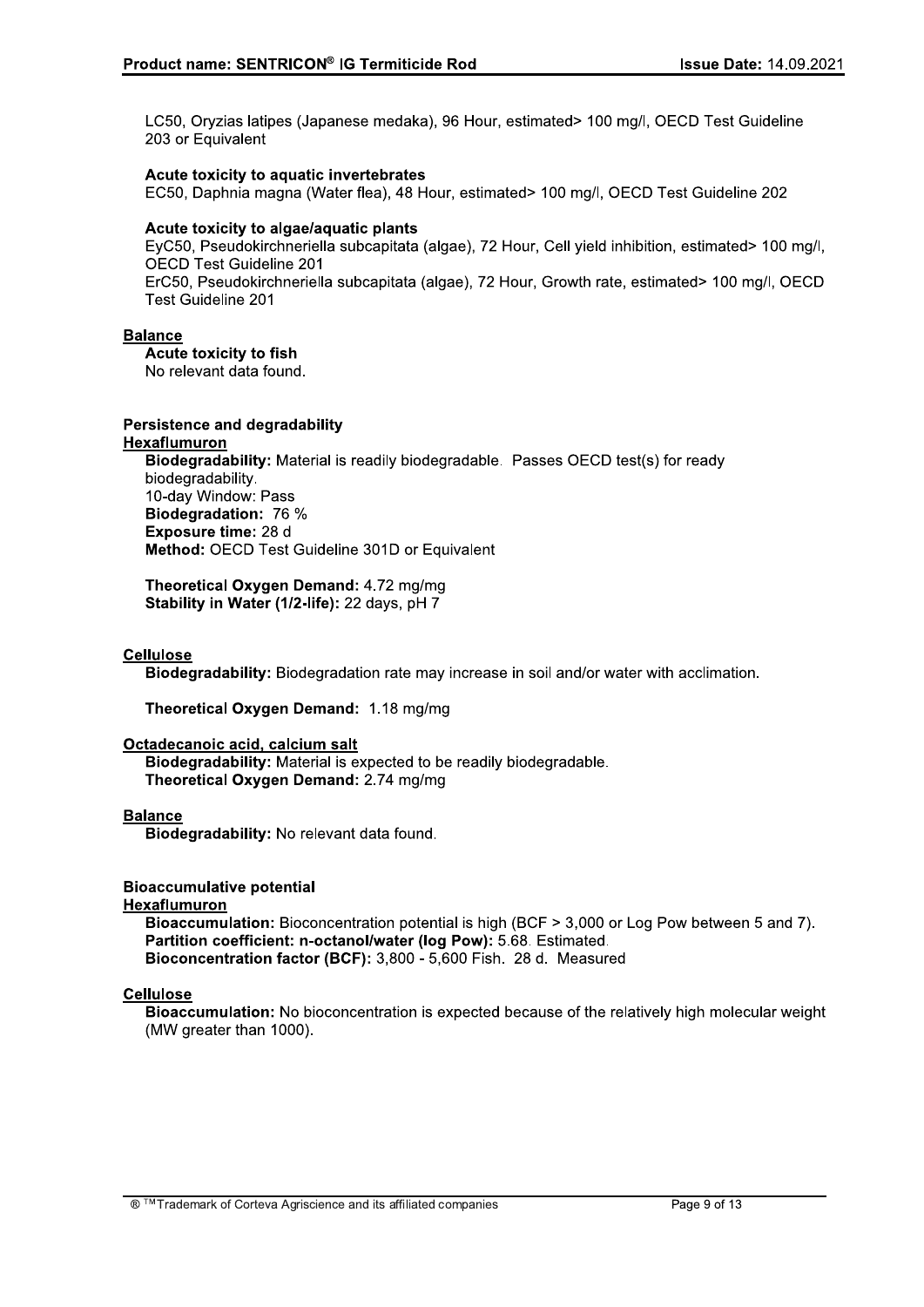#### Octadecanoic acid, calcium salt

**Bioaccumulation:** No data available for this product.

#### **Balance**

Bioaccumulation: No relevant data found.

# **Mobility in Soil**

# Hexaflumuron

Potential for mobility in soil is slight (Koc between 2,000 and 5,000). Partition coefficient (Koc): 3,096 - 41,170 Estimated.

#### **Cellulose**

No data available.

#### Octadecanoic acid, calcium salt

No data available.

### **Balance**

No relevant data found.

# **Results of PBT and vPvB assessment**

## **Hexaflumuron**

This substance has not been assessed for persistence, bioaccumulation and toxicity (PBT).

#### **Cellulose**

This substance has not been assessed for persistence, bioaccumulation and toxicity (PBT).

#### Octadecanoic acid, calcium salt

This substance has not been assessed for persistence, bioaccumulation and toxicity (PBT).

#### **Balance**

This substance has not been assessed for persistence, bioaccumulation and toxicity (PBT).

## **Other adverse effects**

### **Hexaflumuron**

No relevant data found.

#### **Cellulose**

This substance is not on the Montreal Protocol list of substances that deplete the ozone layer.

#### Octadecanoic acid, calcium salt

This substance is not on the Montreal Protocol list of substances that deplete the ozone layer.

#### **Balance**

This substance is not on the Montreal Protocol list of substances that deplete the ozone layer.

# **13. DISPOSAL CONSIDERATIONS**

Disposal methods: If wastes and/or containers cannot be disposed of according to the product label directions, disposal of this material must be in accordance with your local or area regulatory authorities.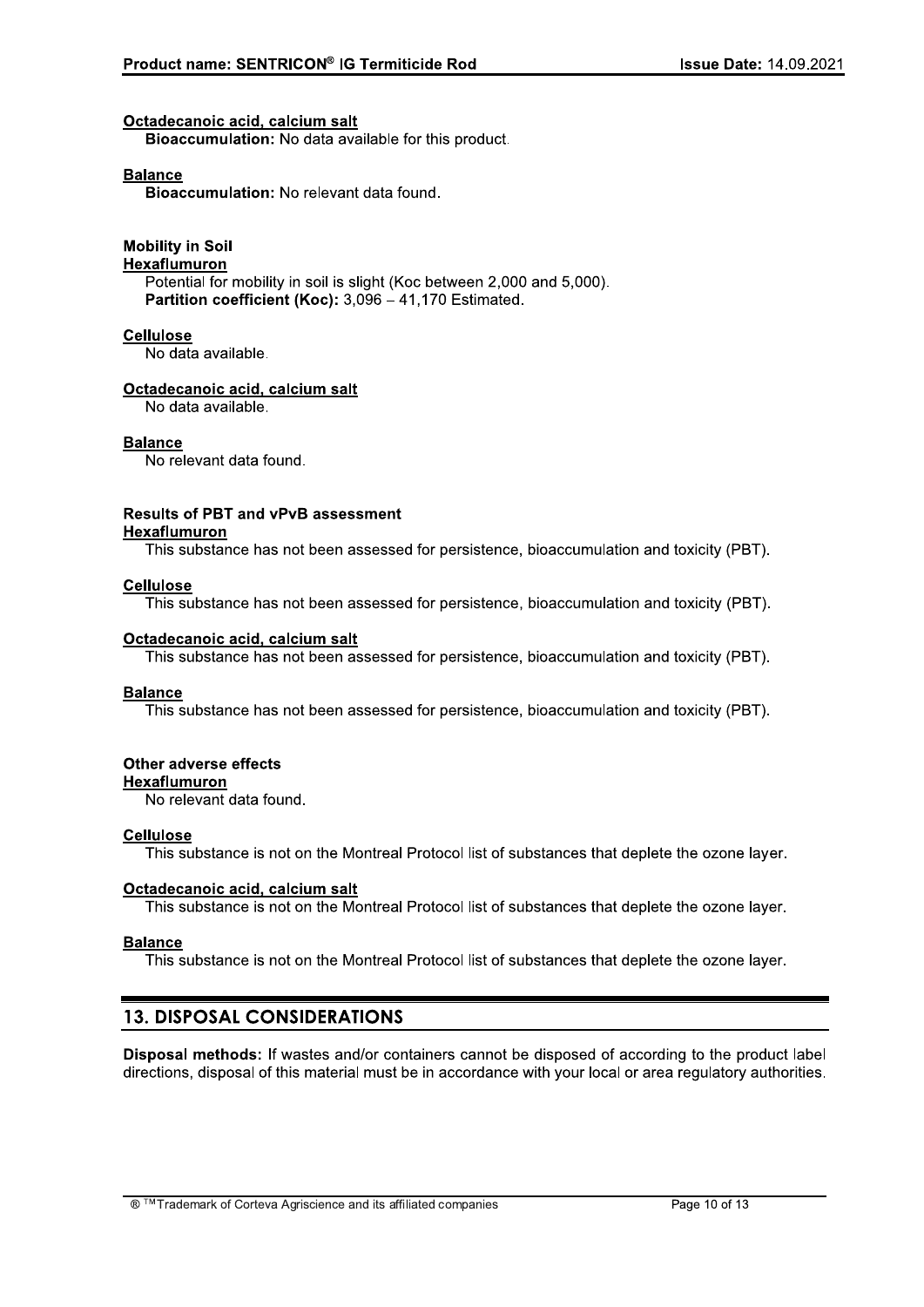This information presented below only applies to the material as supplied. The identification based on characteristic(s) or listing may not apply if the material has been used or otherwise contaminated. It is the responsibility of the waste generator to determine the toxicity and physical properties of the material generated to determine the proper waste identification and disposal methods in compliance with applicable regulations. If the material as supplied becomes a waste, follow all applicable regional, national and local laws.

## **14. TRANSPORT INFORMATION**

**ADG** 

| <b>Proper shipping name</b> | ENVIRONMENTALLY HAZARDOUS SUBSTANCE, SOLID.<br>N.O.S. (HEXAFLUMURON) |
|-----------------------------|----------------------------------------------------------------------|
| UN number                   | UN 3077                                                              |
| Class                       | 9                                                                    |
| Packing group               | Ш                                                                    |
| <b>Marine pollutant</b>     | Hexaflumuron                                                         |
|                             |                                                                      |

#### **Classification for SEA transport (IMO-IMDG):**

| Proper shipping name       | ENVIRONMENTALLY HAZARDOUS SUBSTANCE, SOLID,            |
|----------------------------|--------------------------------------------------------|
|                            | N.O.S. (HEXAFLUMURON)                                  |
| UN number                  | UN 3077                                                |
| <b>Class</b>               | 9                                                      |
| Packing group              | Ш                                                      |
| <b>Marine pollutant</b>    | Hexaflumuron                                           |
| <b>Transport in bulk</b>   | Consult IMO regulations before transporting ocean bulk |
| according to Annex I or II |                                                        |
| of MARPOL 73/78 and the    |                                                        |
| <b>IBC or IGC Code</b>     |                                                        |
|                            |                                                        |

#### **Classification for AIR transport (IATA/ICAO):**

| <b>Proper shipping name</b> | ENVIRONMENTALLY HAZARDOUS SUBSTANCE, SOLID,<br>N.O.S. (HEXAFLUMURON) |
|-----------------------------|----------------------------------------------------------------------|
| UN number                   | <b>UN 3077</b>                                                       |
| Class                       | 9                                                                    |
| Packing group               | Ш                                                                    |

#### Hazchem code: 2Z

#### **Further information:**

Environmentally Hazardous Substances meeting the descriptions of UN 3077 or UN 3082 are not subject to the Australian Code for the Transport of Dangerous Goods (ADG). This applies when transported by road or rail in packaging's that do not incorporate a receptacle exceeding 500 kg(L) or IBCs per ADG Special Provision AU01.

Marine Pollutants in single or combination packaging containing a net quantity per single or inner packaging of 5 L or less for liquids or having a net mass per single or inner packaging of 5 KG or less for solids may be transported as non-dangerous goods as provided in section 2.10.2.7 of IMDG code and IATA special provision A197.

This information is not intended to convey all specific regulatory or operational requirements/ information relating to this product. Additional transportation system information can be obtained through an authorized sales or customer service representative. It is the responsibility of the transporting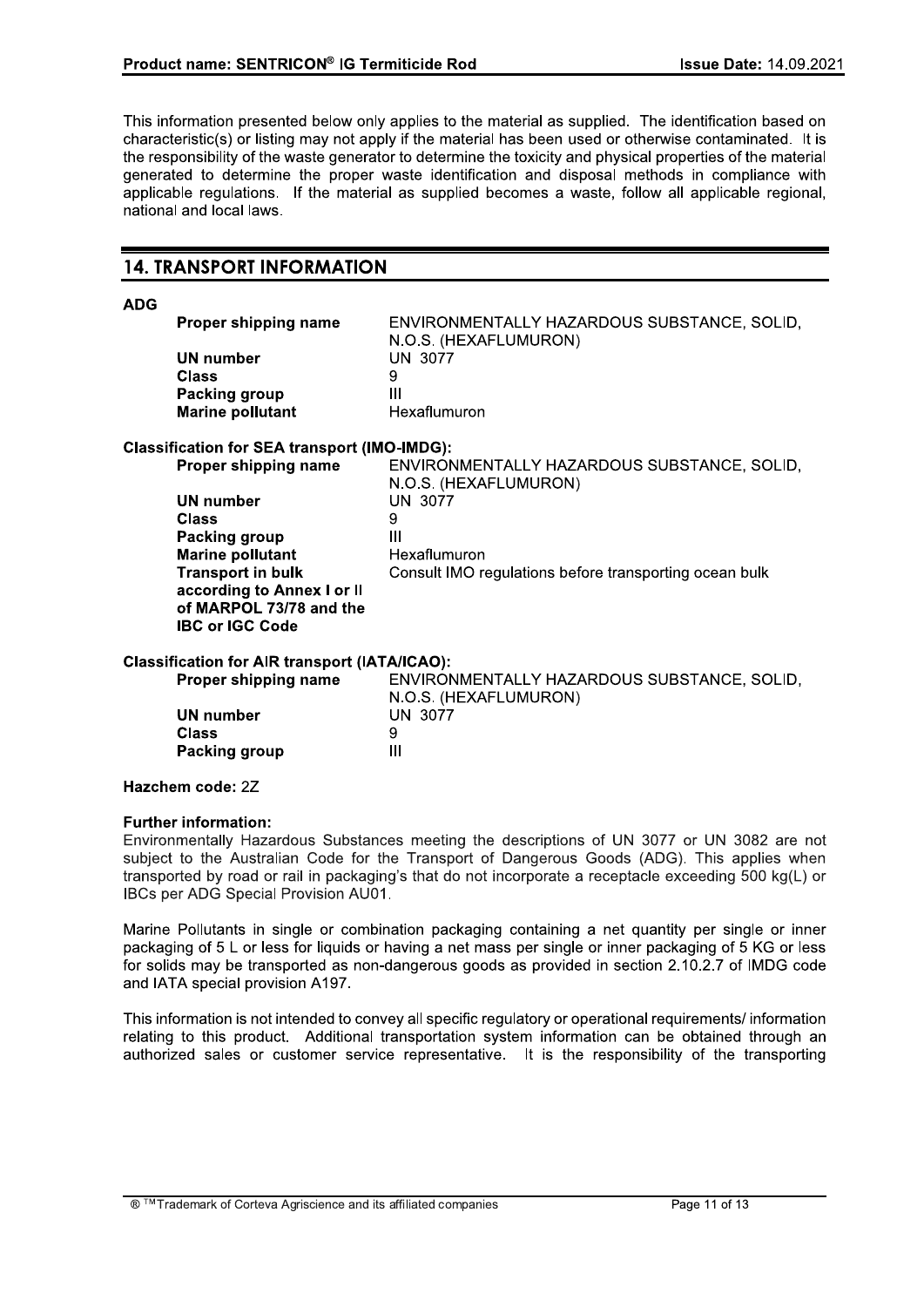organization to follow all applicable laws, regulations and rules relating to the transportation of the material.

# **15. REGULATORY INFORMATION**

Poison Schedule: None allocated **APVMA Approval Number: 80120** 

# **16. OTHER INFORMATION**

### **Revision**

Identification Number: 101271436 / A143 / Issue Date: 14.09.2021 / Replaces: 6.01.2021 DAS Code: GF-2060 Sections amended: 5, 14

#### Legend

| ACGIH      | American Conference of Governmental Industrial Hygienists. Threshold Limit Values (TLV) |
|------------|-----------------------------------------------------------------------------------------|
| AU OEL     | Australia. Workplace Exposure Standards for Airborne Contaminants.                      |
| Dow IHG    | Dow Industrial Hygiene Guideline                                                        |
| <b>TWA</b> | Exposure standard - time weighted average                                               |

### **Full text of other abbreviations**

AICS - Australian Inventory of Chemical Substances; ANTT - National Agency for Transport by Land of Brazil; ASTM - American Society for the Testing of Materials; bw - Body weight; CMR - Carcinogen, Mutagen or Reproductive Toxicant; DIN - Standard of the German Institute for Standardisation; DSL -Domestic Substances List (Canada); ECx - Concentration associated with x% response; ELx - Loading rate associated with x% response; EmS - Emergency Schedule; ENCS - Existing and New Chemical Substances (Japan); ErCx - Concentration associated with x% growth rate response; ERG - Emergency Response Guide; GHS - Globally Harmonized System; GLP - Good Laboratory Practice; IARC -International Agency for Research on Cancer; IATA - International Air Transport Association; IBC -International Code for the Construction and Equipment of Ships carrying Dangerous Chemicals in Bulk: IC50 - Half maximal inhibitory concentration: ICAO - International Civil Aviation Organization: IECSC -Inventory of Existing Chemical Substances in China; IMDG - International Maritime Dangerous Goods; IMO - International Maritime Organization; ISHL - Industrial Safety and Health Law (Japan); ISO -International Organisation for Standardization; KECI - Korea Existing Chemicals Inventory; LC50 -Lethal Concentration to 50 % of a test population; LD50 - Lethal Dose to 50% of a test population (Median Lethal Dose); MARPOL - International Convention for the Prevention of Pollution from Ships; n.o.s. - Not Otherwise Specified; Nch - Chilean Norm; NO(A)EC - No Observed (Adverse) Effect Concentration; NO(A)EL - No Observed (Adverse) Effect Level; NOELR - No Observable Effect Loading Rate: NOM - Official Mexican Norm: NTP - National Toxicology Program: NZIoC - New Zealand Inventory of Chemicals: OECD - Organization for Economic Co-operation and Development: OPPTS -Office of Chemical Safety and Pollution Prevention; PBT - Persistent, Bioaccumulative and Toxic substance; PICCS - Philippines Inventory of Chemicals and Chemical Substances; (Q)SAR -(Quantitative) Structure Activity Relationship; REACH - Regulation (EC) No 1907/2006 of the European Parliament and of the Council concerning the Registration, Evaluation, Authorisation and Restriction of Chemicals; SADT - Self-Accelerating Decomposition Temperature; SDS - Safety Data Sheet; TCSI -Taiwan Chemical Substance Inventory; TDG - Transportation of Dangerous Goods; TSCA - Toxic Substances Control Act (United States); UN - United Nations; UNRTDG - United Nations Recommendations on the Transport of Dangerous Goods; vPvB - Very Persistent and Very Bioaccumulative; WHMIS - Workplace Hazardous Materials Information System.